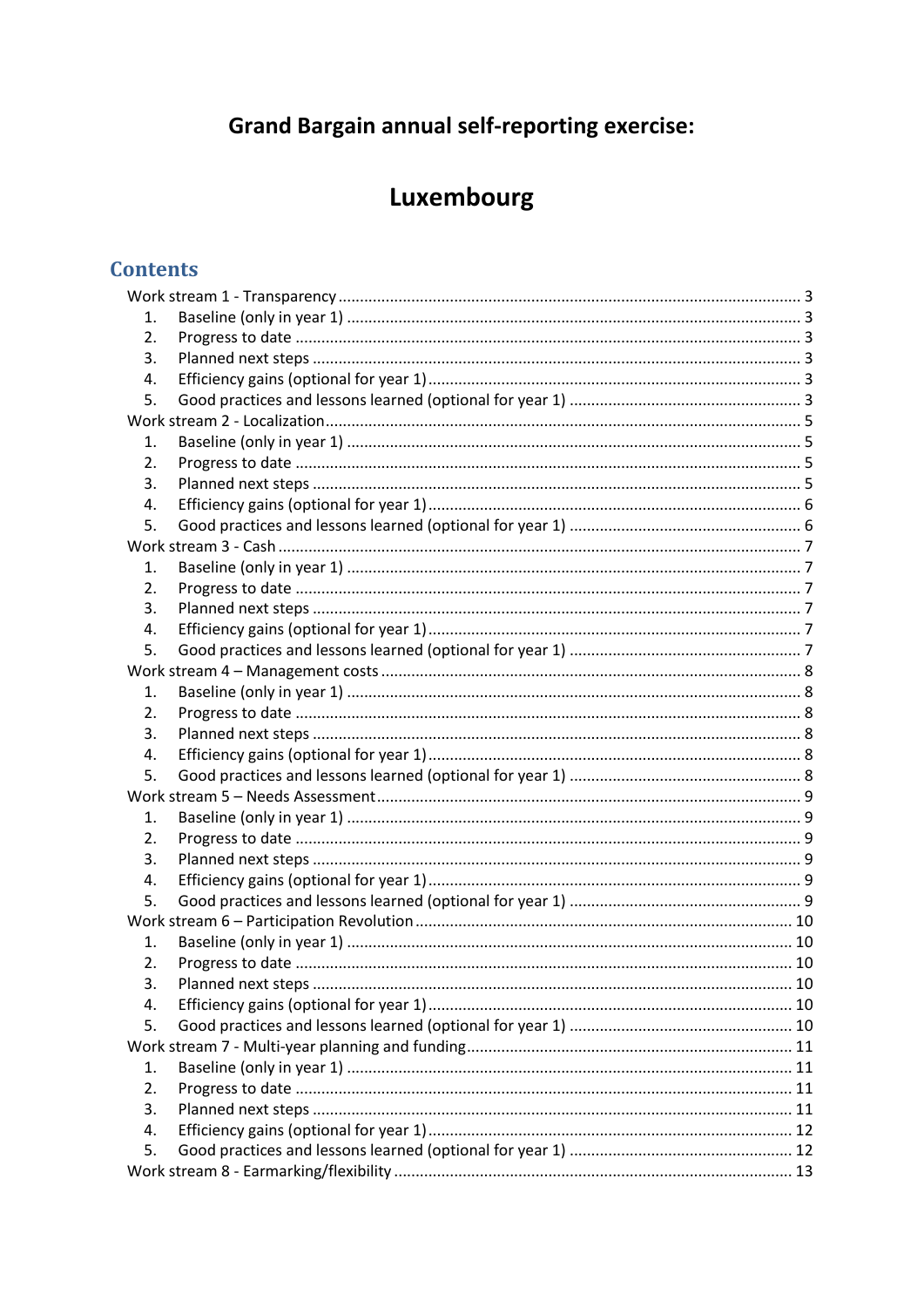| 1.             |  |
|----------------|--|
| 2.             |  |
| 3.             |  |
| 4.             |  |
| 5.             |  |
|                |  |
| $\mathbf{1}$ . |  |
| 2.             |  |
| 3.             |  |
| 4.             |  |
| 5.             |  |
|                |  |
| $\mathbf{1}$ . |  |
| 2.             |  |
| 3.             |  |
| 4.             |  |
| 5.             |  |
|                |  |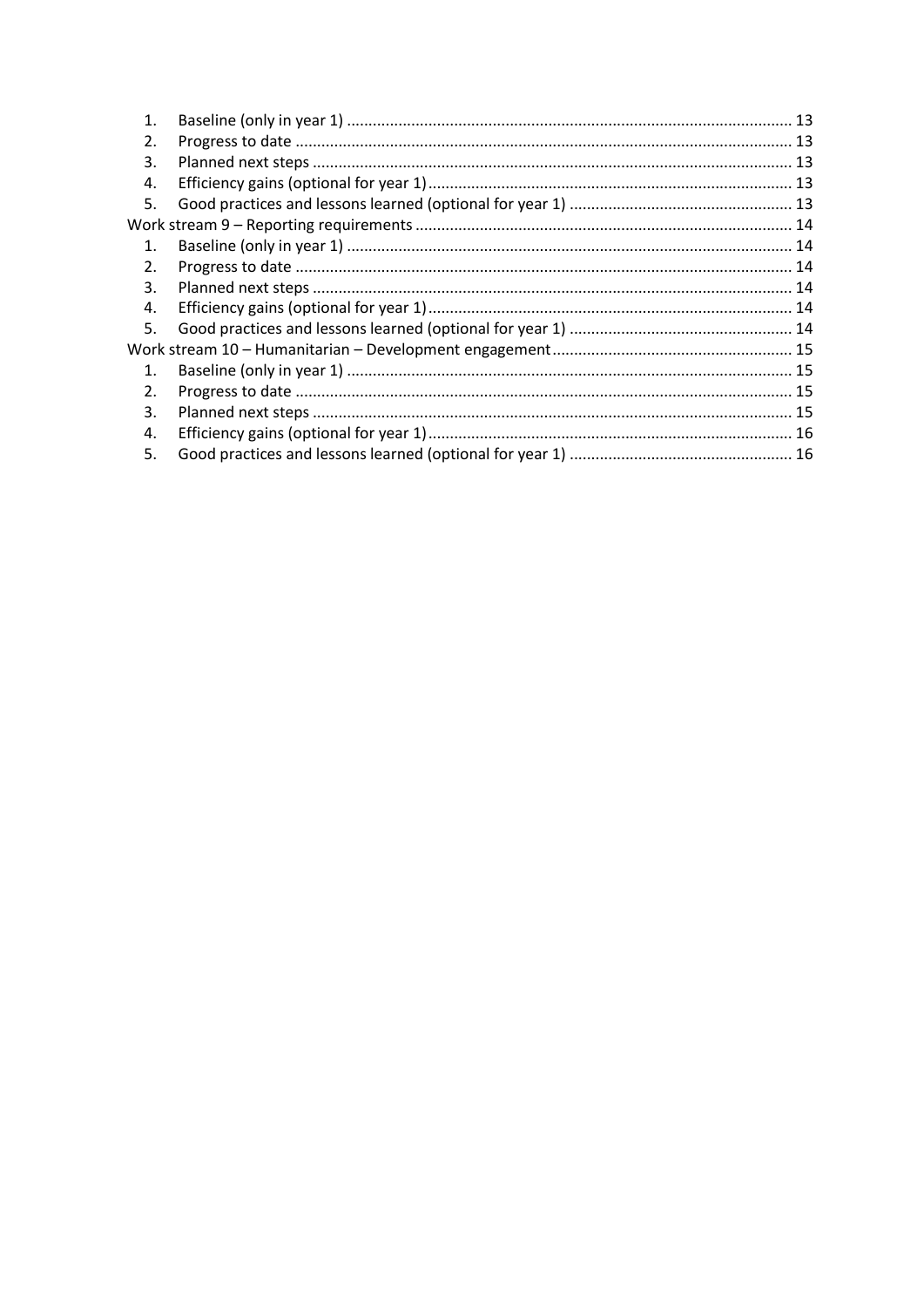## <span id="page-2-1"></span><span id="page-2-0"></span>**Work stream 1 - Transparency**

#### **1. Baseline (only in year 1)**

Where did your organisation stand on the work stream and its commitments when the Grand Bargain was signed?

Luxembourg follows IATI initiatives and seeks to improve the transparency of humanitarian resources.

Luxembourg reports all its contributions to EDRIS, which transmits the information to the Financial Tracking Service (FTS).

Published national data includes annual reports with funding data and the executive summaries of all external evaluations. These are freely accessible on the Ministry's website.

<span id="page-2-2"></span>Luxembourg is also a member of MOPAN.

#### **2. Progress to date**

Which concrete actions have you taken (both internally and in cooperation with other signatories) to implement the commitments of the work stream?

<span id="page-2-3"></span> $N/A$ 

# **3. Planned next steps**

What are the specific next steps which you plan to undertake to implement the commitments (with a focus on the next 2 years)?

Luxembourg is working on the development of a machine-readable database that will provide programmable aid data with quarterly updates. This system should be available in the second half of 2017.

Luxembourg will also seek to engage further with IATI and Development Initiatives on the question of publishing humanitarian data.

# <span id="page-2-4"></span>**4. Efficiency gains (optional for year 1)**

Please indicate, qualitatively, efficiency gains associated with implementation of GB commitments and how they have benefitted your organisation and beneficiaries.

# <span id="page-2-5"></span> $N/A$

# **5. Good practices and lessons learned (optional for year 1)**

Which concrete action(s) have had the most success (both internally and in cooperation with other signatories) to implement the commitments of the work stream? And why?

Luxembourg will continue its good practice of concluding Strategic Partnership Agreements, which provide UN agencies and specialised bodies as well as international humanitarian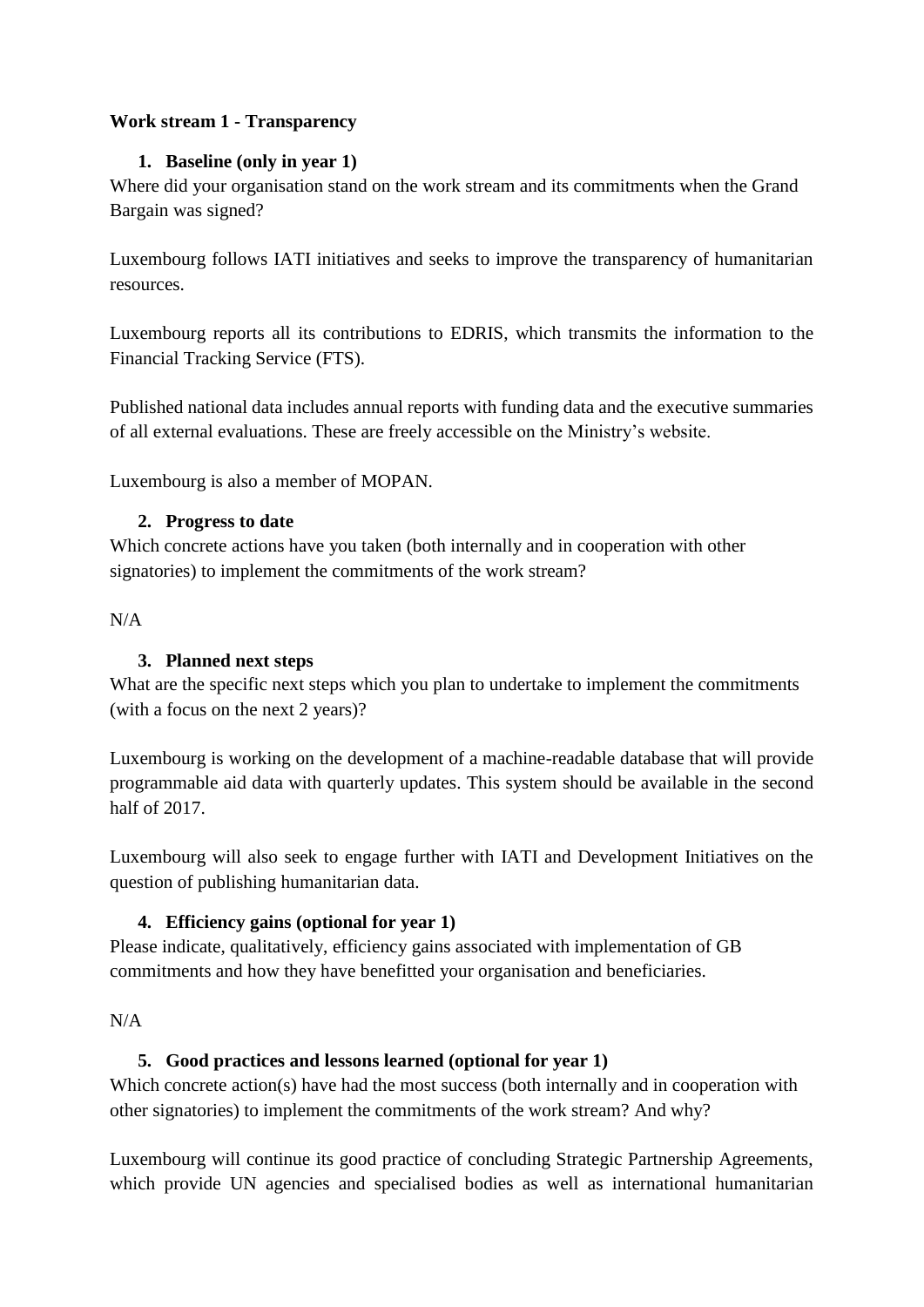organisations with multi-annual, predictable funding. Our current Strategic Partnership Agreements cover the period up until 2020. Moreover, Luxembourg will also continue to provide yearly funding envelopes to national humanitarian NGOs. In line with our budgetary procedures (and notably subject to parliamentary approval of the annual budget), these envelopes are renewed on a yearly basis and provide the NGOs with at least the same funding as in the preceding calendar year thus guaranteeing multi-annual predictability as well.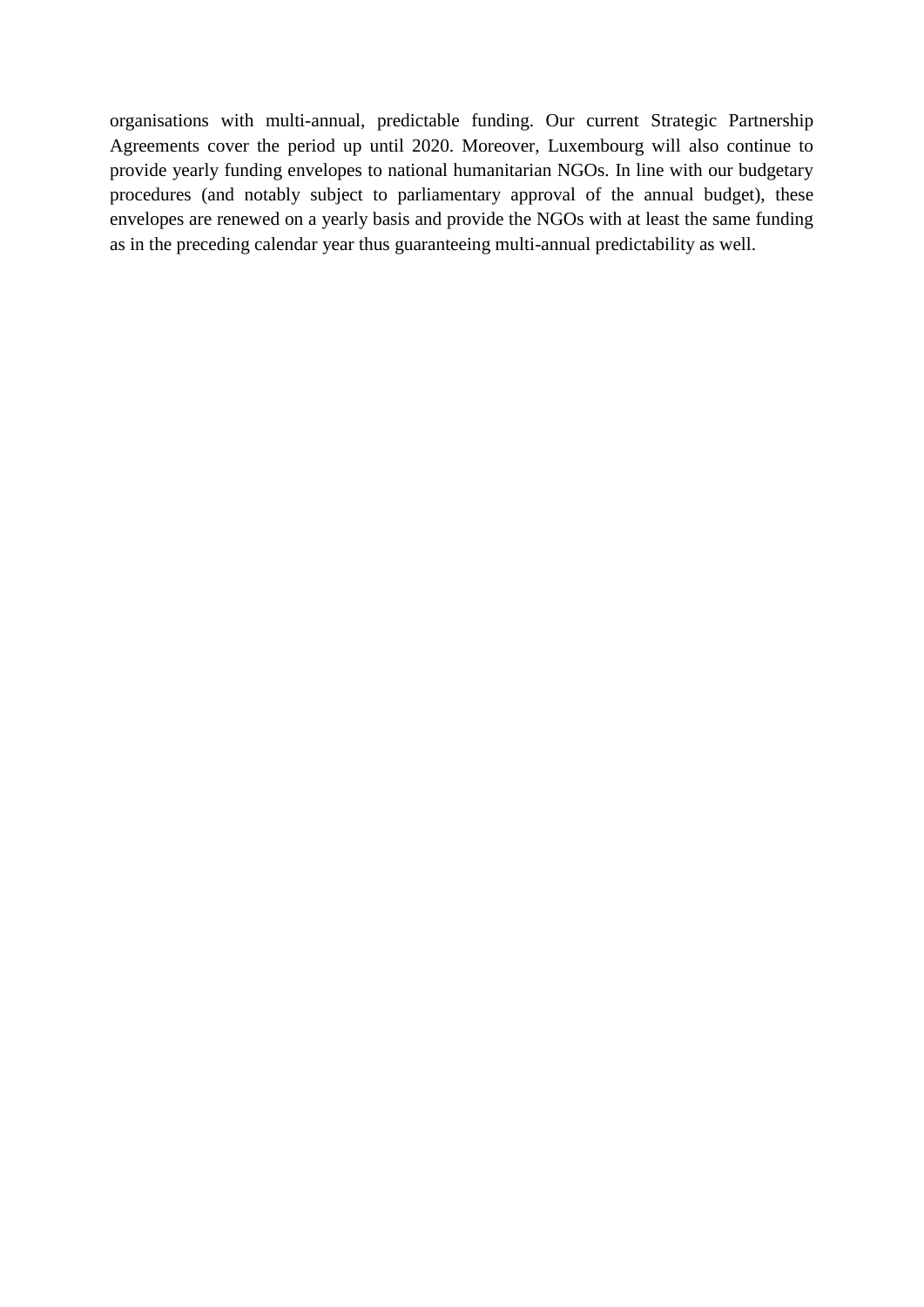#### <span id="page-4-1"></span><span id="page-4-0"></span>**Work stream 2 - Localization**

#### **1. Baseline (only in year 1)**

Where did your organisation stand on the work stream and its commitments when the Grand Bargain was signed?

Luxembourg recognises the important role played by local and national actors in humanitarian crisis and considers this work stream to be of one of the most important in the Grand Bargain.

Luxembourg has been contributing already for several years to Country-Based Pooled Funds (CBPF) as well as to the Central Emergency Response Fund (CERF). Both funds enable support to local and national responders.

#### <span id="page-4-2"></span>**2. Progress to date**

Which concrete actions have you taken (both internally and in cooperation with other signatories) to implement the commitments of the work stream?

Luxembourg has committed to greater use of funding tools such as CBPFs, CERF and DREF. Luxembourg has almost doubled its contribution to DREF in 2016 (compared to previous years) and has concluded its first multi-annual agreement with CERF in January 2017. The same applies for the CBPF, where Luxembourg´s contribution has increased significantly in the last few years: Luxembourg provides annual support to six CBPFs, totalling 1.500.000 euros.

For humanitarian funding, Luxembourg has in principle no barriers in place that prevent the funding of projects of local or national NGOS. Luxembourg already does a number of non-Luxembourg based NGOs directly.

Moreover, the General Terms and Conditions for receiving Ministry funding for humanitarian projects have been revised to highlight the question of involvement local actors and local capacity building.

# <span id="page-4-3"></span>**3. Planned next steps**

What are the specific next steps which you plan to undertake to implement the commitments (with a focus on the next 2 years)?

Luxembourg will increase its contribution to CERF by 5 % in 2018 and will substantially increase contributions to CBPFs. At the Oslo Conference Luxembourg pledged 250.000 EUR to the newly established Nigerian Humanitarian Fund. This support comes in addition to the support already provided for the Syria, DRC, CAR, South Sudan and Myanmar Humanitarian Funds. With this latest contribution, Luxembourg is doubling its initial promise of a 25% annual financial increase to CBPF taken at the World Humanitarian Summit in Istanbul.

Luxembourg has started informal discussion with Luxembourg-based NGOs to debate how to take this question forward within our National Humanitarian Strategy. In the first instance, the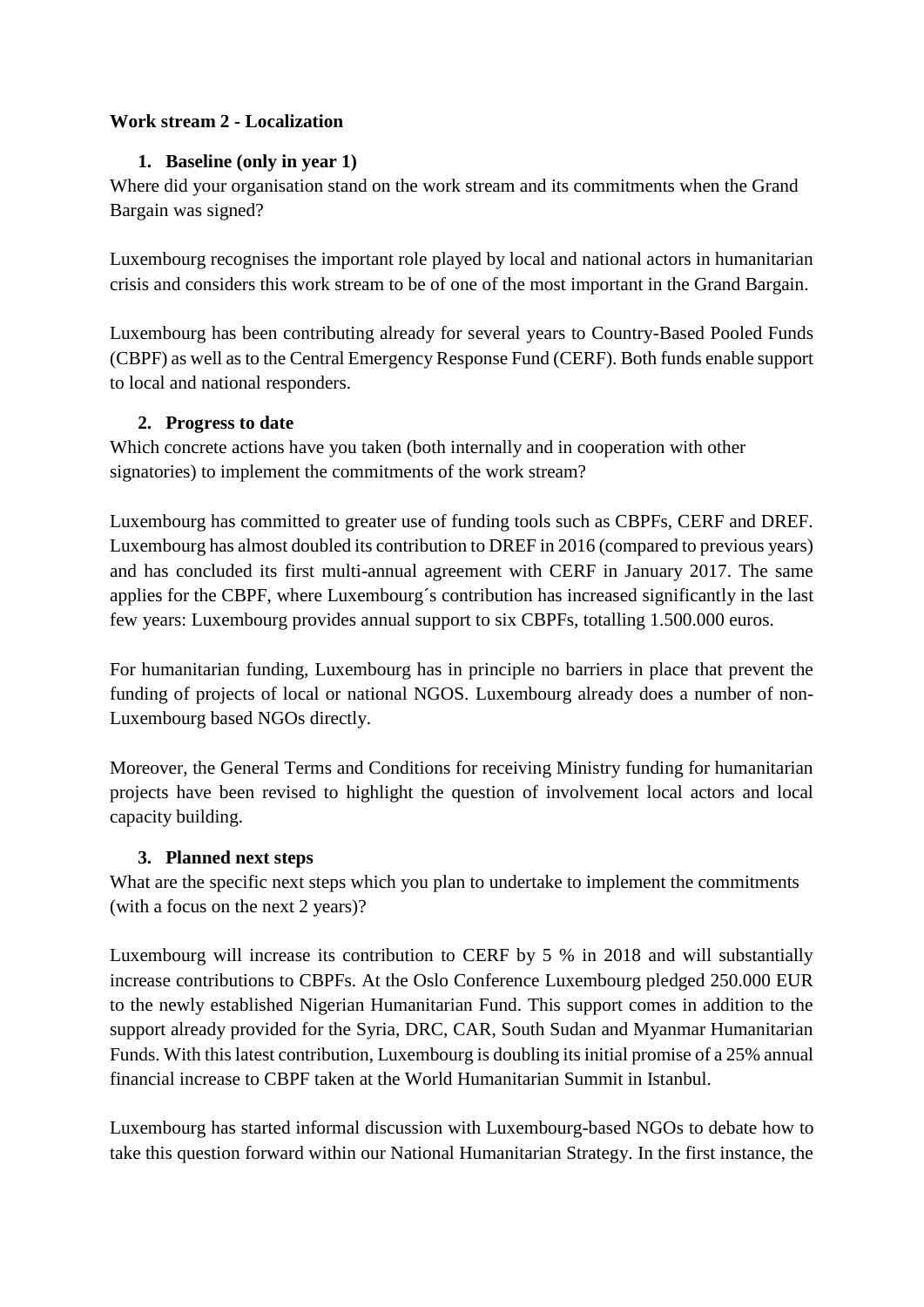objective of these discussions is to reach greater understanding on how to interpret "as directly as possible".

# <span id="page-5-0"></span>**4. Efficiency gains (optional for year 1)**

Please indicate, qualitatively, efficiency gains associated with implementation of GB commitments and how they have benefitted your organisation and beneficiaries. N/A

# <span id="page-5-1"></span>**5. Good practices and lessons learned (optional for year 1)**

Which concrete action(s) have had the most success (both internally and in cooperation with other signatories) to implement the commitments of the work stream? And why?

The greater use of funding tools such as CBPFs, DREF and CERF and the fact that the money is allocated through an inclusive and transparent process in support of priorities set out and the fact that funding is available and prioritized at the local level by those closest to people in need, is of great success.

Luxembourg is in regular contact with its national NGOs in order to exchange best practices as they work closely with a wide range of local partners on the field. Special attention is given to the localisation marker debate and the importance of local capacity building.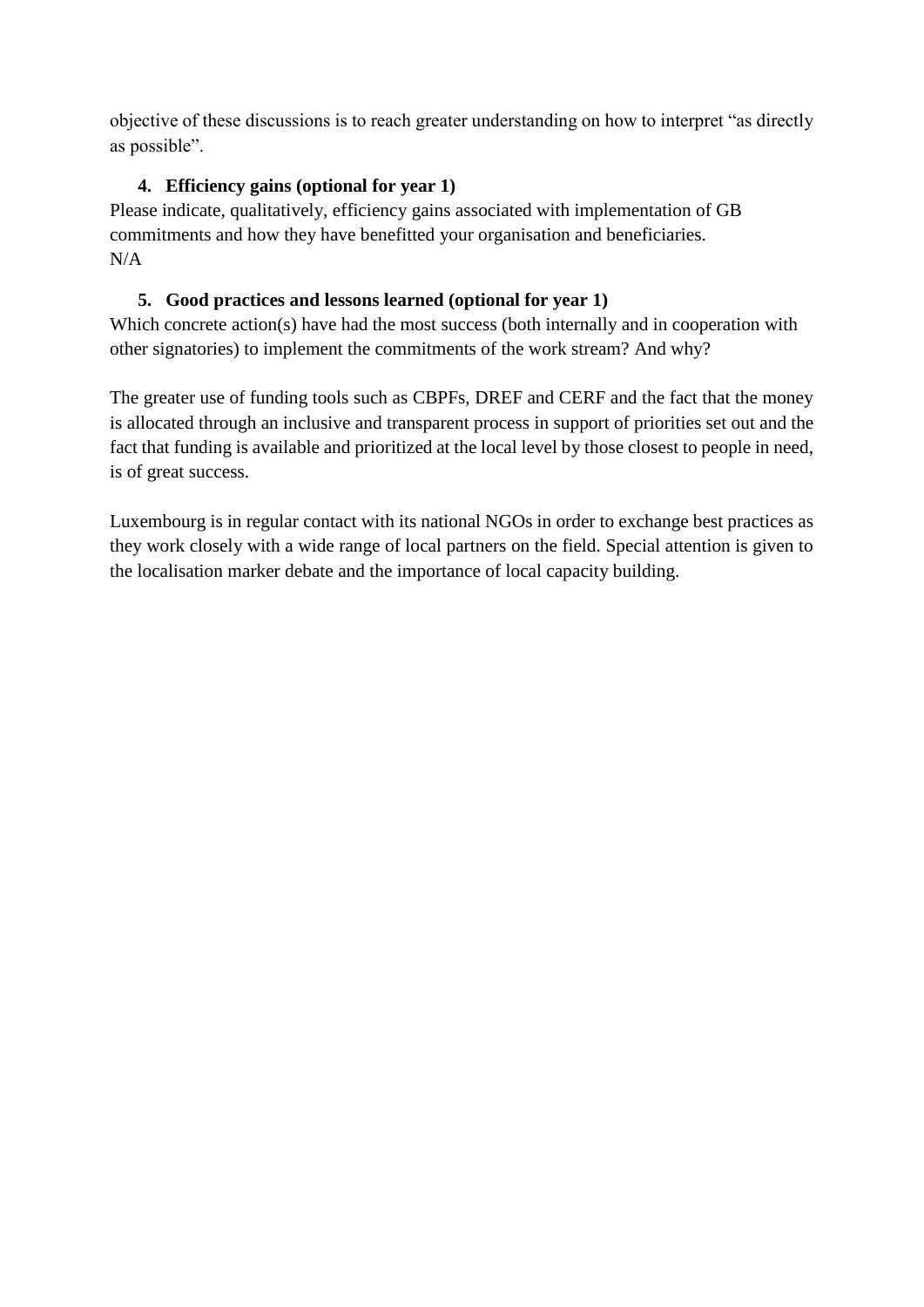#### <span id="page-6-1"></span><span id="page-6-0"></span>**Work stream 3 - Cash**

## **1. Baseline (only in year 1)**

Where did your organisation stand on the work stream and its commitments when the Grand Bargain was signed?

Luxembourg recognizes the potential and value of cash-based assistance. Already before the Grand Bargain was signed, Luxembourg co-financed projects of NGO partners implementing limited programs emphasising on cash-based assistance.

Furthermore, Luxembourg also supported in June 2015 the establishment of common principles for multi-purpose cash-based assistance to respond to humanitarian needs the EU's Committee on Humanitarian Aid and Food Aid (COHAFA).

#### <span id="page-6-2"></span>**2. Progress to date**

Which concrete actions have you taken (both internally and in cooperation with other signatories) to implement the commitments of the work stream?

Luxembourg is supporting cash-based programming in WFP and UNHCR and continues to fund NGO projects that incorporate cash-based assistance (both conditional and unconditional).

# <span id="page-6-3"></span>**3. Planned next steps**

What are the specific next steps which you plan to undertake to implement the commitments (with a focus on the next 2 years)?

Luxembourg will continue to support cash-based programming and is very interested in further studies on the risks and benefits of cash programming.

# <span id="page-6-4"></span>**4. Efficiency gains (optional for year 1)**

Please indicate, qualitatively, efficiency gains associated with implementation of GB commitments and how they have benefitted your organisation and beneficiaries.

<span id="page-6-5"></span>N/A

# **5. Good practices and lessons learned (optional for year 1)**

Which concrete action(s) have had the most success (both internally and in cooperation with other signatories) to implement the commitments of the work stream? And why?

N/A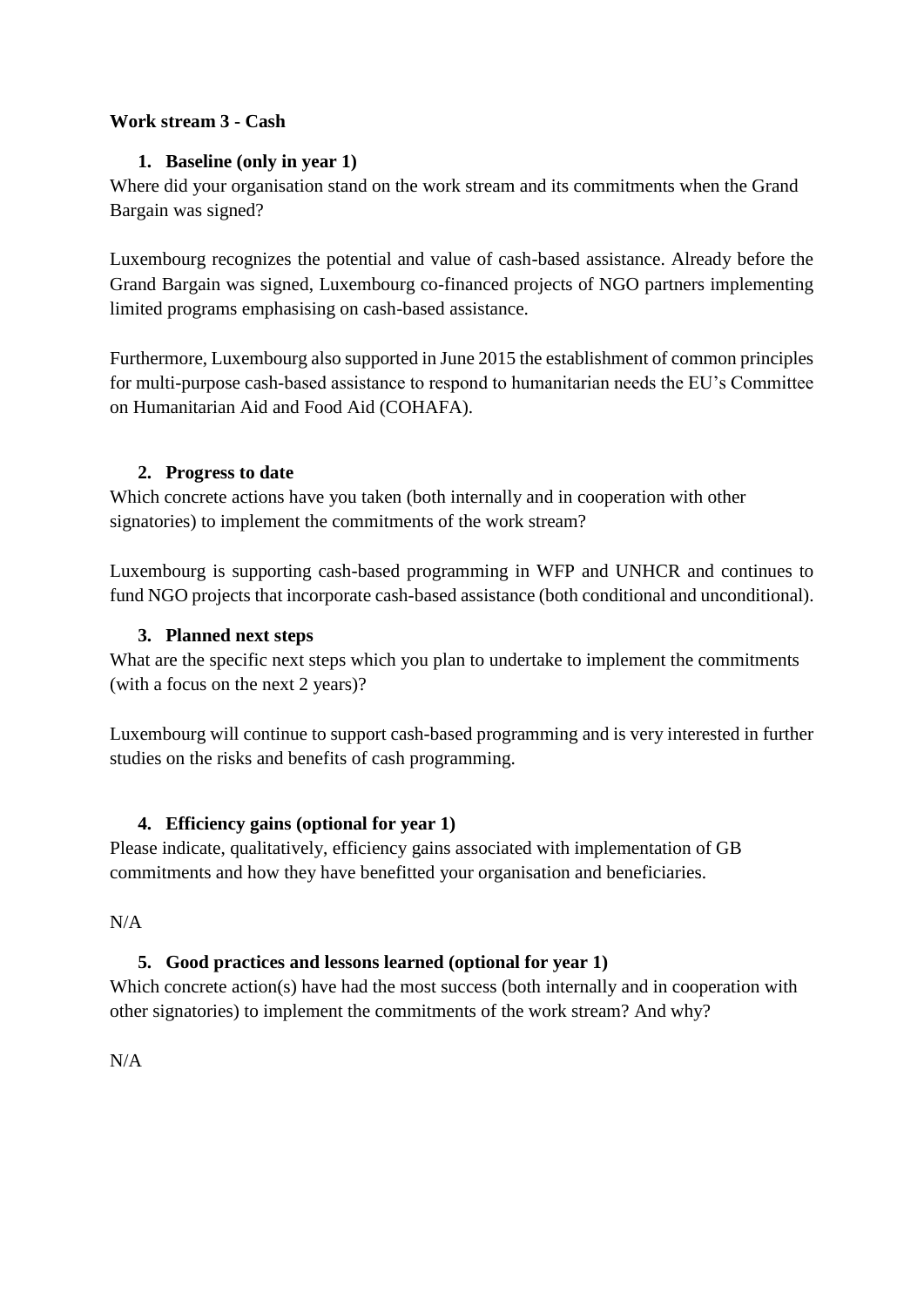#### <span id="page-7-1"></span><span id="page-7-0"></span>**Work stream 4 – Management costs**

## **1. Baseline (only in year 1)**

Where did your organisation stand on the work stream and its commitments when the Grand Bargain was signed?

<span id="page-7-2"></span>Luxembourg supports innovative solutions that help improve humanitarian coordination and help reduce management costs.

Through its [www.emergency.lu](http://www.emergency.lu/) platform Luxembourg provides satellite connectivity for humanitarian coordination and needs assessment and and IT solutions such as tracking software and digital versions of field manuels and user guides for humanitarian agencies.

# **2. Progress to date**

Which concrete actions have you taken (both internally and in cooperation with other signatories) to implement the commitments of the work stream?

Luxembourg strives to use shared procurement approaches and to avoid duplication or/and supplementary national donor assessments wherever possible.

#### <span id="page-7-3"></span>**3. Planned next steps**

What are the specific next steps which you plan to undertake to implement the commitments (with a focus on the next 2 years)?

Luxembourg will undertake a self-assessment for donors against the Core Humanitarian Standard with CHS Alliance in the second half of 2017.

# <span id="page-7-4"></span>**4. Efficiency gains (optional for year 1)**

Please indicate, qualitatively, efficiency gains associated with implementation of GB commitments and how they have benefitted your organisation and beneficiaries.

#### <span id="page-7-5"></span>N/A

# **5. Good practices and lessons learned (optional for year 1)**

Which concrete action(s) have had the most success (both internally and in cooperation with other signatories) to implement the commitments of the work stream? And why?

Luxembourg will continue to favour shared procurement approaches and to avoid duplication or/and supplementary national donor assessments wherever possible.

Our national NGOs use as simplified version of the ECHO templates, thus reducing duplication.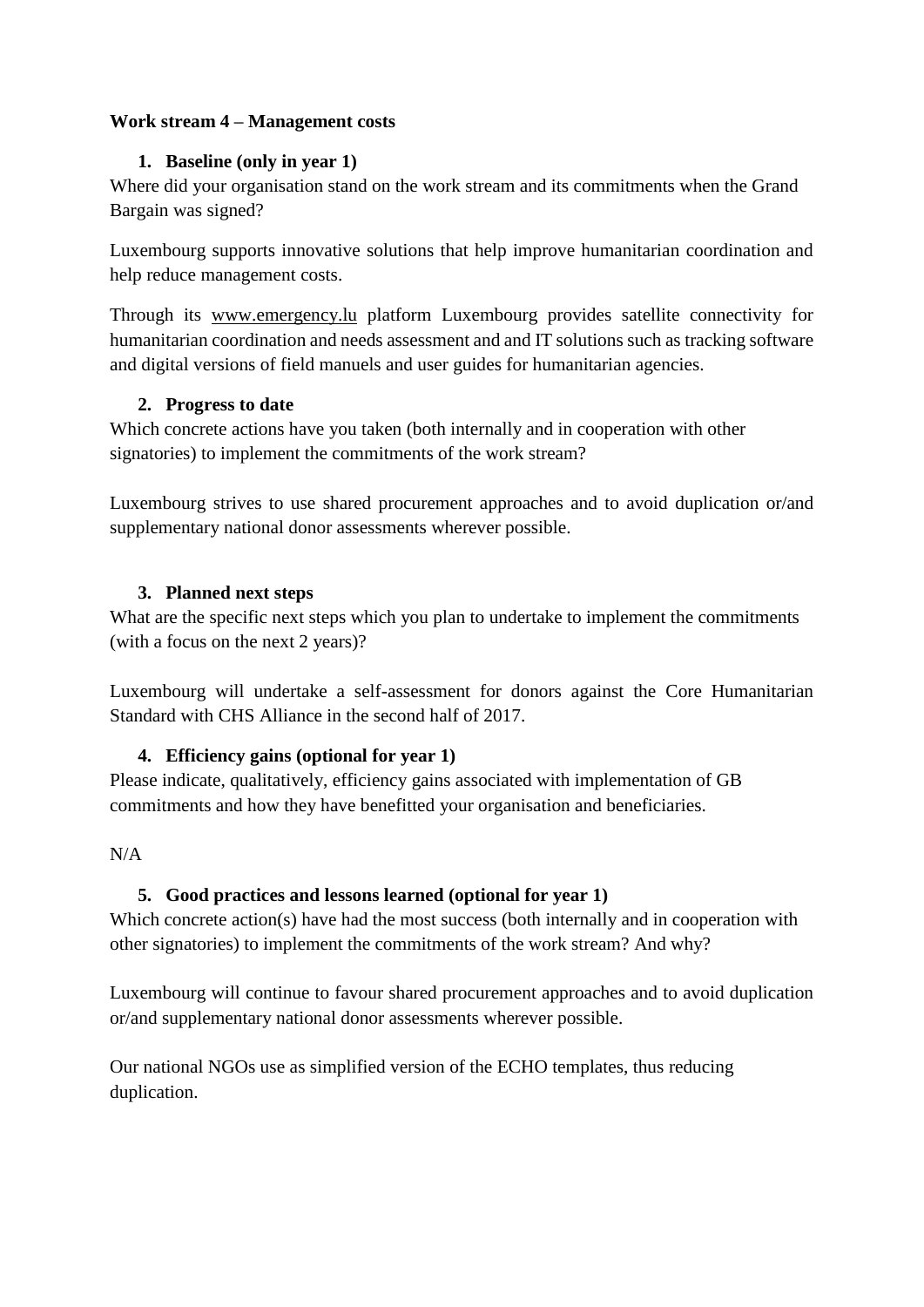#### <span id="page-8-1"></span><span id="page-8-0"></span>**Work stream 5 – Needs Assessment**

#### **1. Baseline (only in year 1)**

Where did your organisation stand on the work stream and its commitments when the Grand Bargain was signed?

Luxembourg has always been a strong advocate of a strong and impartial needs assessment and is in favour of developing a better joint understanding of needs, capabilities, and appropriate response.

#### <span id="page-8-2"></span>**2. Progress to date**

Which concrete actions have you taken (both internally and in cooperation with other signatories) to implement the commitments of the work stream?

We encourage our national NGO to participate in common needs assessment to enhance coordinated humanitarian planning and cooperation.

#### <span id="page-8-3"></span>**3. Planned next steps**

What are the specific next steps which you plan to undertake to implement the commitments (with a focus on the next 2 years)?

<span id="page-8-4"></span> $N/A$ 

#### **4. Efficiency gains (optional for year 1)**

Please indicate, qualitatively, efficiency gains associated with implementation of GB commitments and how they have benefitted your organisation and beneficiaries.

<span id="page-8-5"></span> $N/A$ 

#### **5. Good practices and lessons learned (optional for year 1)**

Which concrete action(s) have had the most success (both internally and in cooperation with other signatories) to implement the commitments of the work stream? And why?

Luxembourg conducts no national/individual needs assessments and avoids duplication.

Luxembourg financially supports the work of UNDAC and is a member of IHP.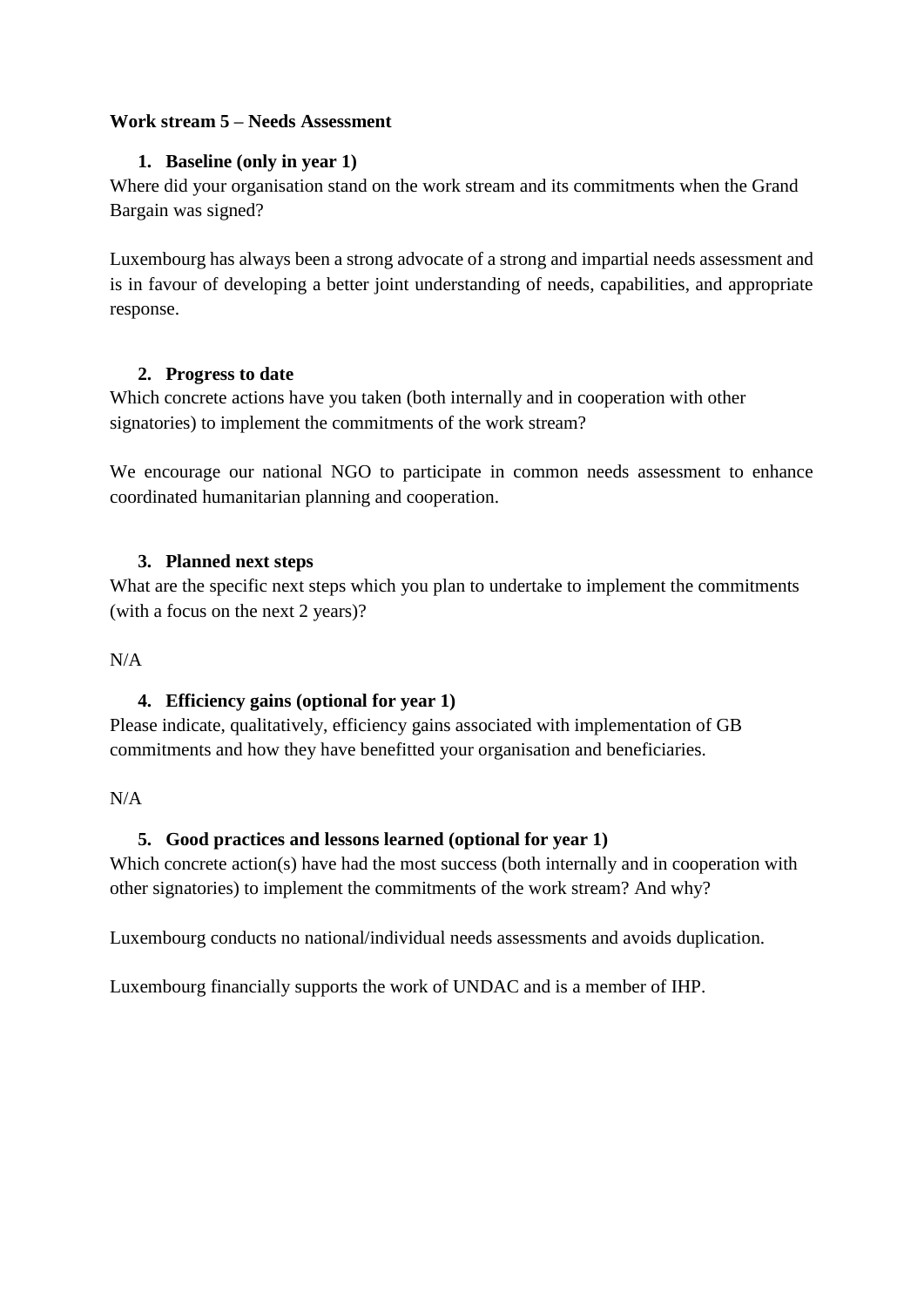#### <span id="page-9-1"></span><span id="page-9-0"></span>**Work stream 6 – Participation Revolution**

#### **1. Baseline (only in year 1)**

Where did your organisation stand on the work stream and its commitments when the Grand Bargain was signed?

Luxembourg engages in regular exchange with the NGOs that receive Ministry funding.

Luxembourg provides an annual flexible envelope to its main humanitarian NGO partners which allows them to adapt their projects to changing circumstances on the ground.

#### <span id="page-9-2"></span>**2. Progress to date**

Which concrete actions have you taken (both internally and in cooperation with other signatories) to implement the commitments of the work stream?

Luxembourg has engaged in a dialogue with its national humanitarian NGOs and field offices/embassies on strengthening local dialogue and feedback.

The inclusion of the needs of the most vulnerable has been incorporated in the National Humanitarian Charter that the Luxembourg Government co-signed with its main humanitarian NGOs in May 2016.

# <span id="page-9-3"></span>**3. Planned next steps**

What are the specific next steps which you plan to undertake to implement the commitments (with a focus on the next 2 years)?

#### <span id="page-9-4"></span> $N/A$

# **4. Efficiency gains (optional for year 1)**

Please indicate, qualitatively, efficiency gains associated with implementation of GB commitments and how they have benefitted your organisation and beneficiaries.

# <span id="page-9-5"></span> $N/A$

# **5. Good practices and lessons learned (optional for year 1)**

Which concrete action(s) have had the most success (both internally and in cooperation with other signatories) to implement the commitments of the work stream? And why?

Luxembourg has signed a jointly elaborated "national humanitarian charter" with Luxembourgbased humanitarian NGOs in May 2016. With a special focus on inclusion of vulnerable groups. Terms and Conditions for Ministry funding have also been adapted in this light and special attention will be given to the involvement of local actors and local capacity building.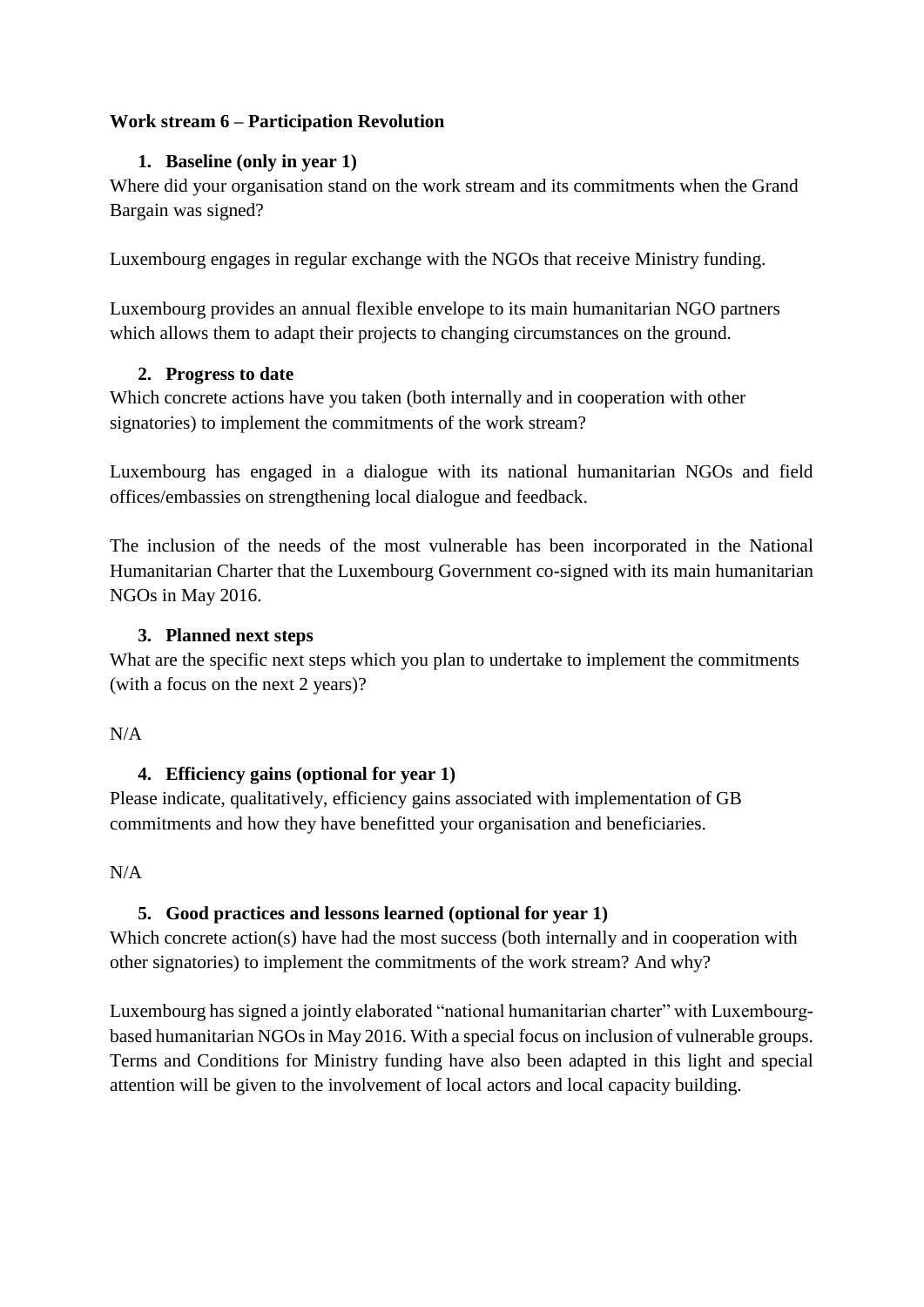## <span id="page-10-1"></span><span id="page-10-0"></span>**Work stream 7 - Multi-year planning and funding**

#### **1. Baseline (only in year 1)**

Where did your organisation stand on the work stream and its commitments when the Grand Bargain was signed?

In line with GHD principles, Luxembourg was already committed to improving the quality of its funding by increasing the predictability and timeliness, while emphasizing on multiyear funding as well as a more flexible funding for humanitarian crises. Multi-year flexible funding arrangements (covering 4-to 5 year periods) are in place with ICRC, WFP, UNHCR, OCHA and UNISDR.

Similarly, Luxembourg is a long-standing supporter of pooled funds. In 2016, Luxembourg allocated 5,5 million euros to UN pooled funds, which were comprised of a contribution to the Central Emergency Response Fund (4,5 million euros) as well as a contribution to the mutual funds in CAR, DRC, South Sudan and Syria (250.000 euros to each Country Based Pooled Fund).

Moreover, Luxembourg-based humanitarian NGOs receive an annual (flexible) funding envelope.

#### <span id="page-10-2"></span>**2. Progress to date**

Which concrete actions have you taken (both internally and in cooperation with other signatories) to implement the commitments of the work stream?

Multi-year funding instruments are in place both at the national and international level. Luxembourg has committed to multi-year funding in Afghanistan, RCA, Mali, Syria, DRC. In most of those cases, there has been a coordinated approach between humanitarian and development planning tools, the general assumption being that while humanitarian funding will decrease over time, development funding will have to increase proportionally.

A multi-year funding agreement (covering 2017-2018) was concluded with CERF.

# <span id="page-10-4"></span>**3. Planned next steps**

<span id="page-10-3"></span>What are the specific next steps which you plan to undertake to implement the commitments (with a focus on the next 2 years)?

The share of multi-annual commitments will be increased to 60% by 2020. Moreover, in 2017, Luxembourg will allocate more than 6 million euros to UN pooled funds and plans to allocate a contribution in the first half of 2017 to the mutual funds in CAR, DRC, South Sudan, Syria, Nigeria and Myanmar (250.000 euros to each Country Based Pooled Fund).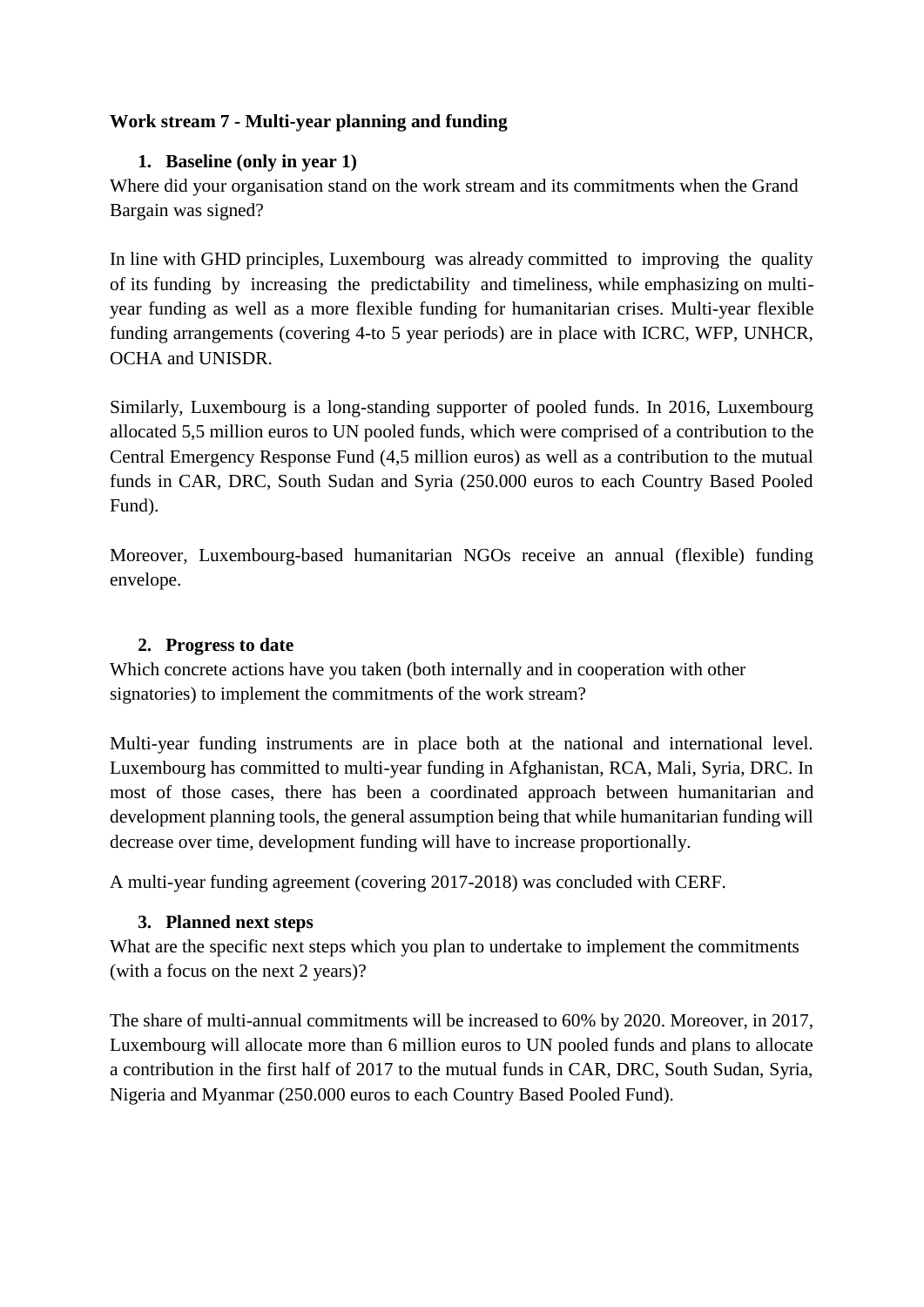#### **4. Efficiency gains (optional for year 1)**

Please indicate, qualitatively, efficiency gains associated with implementation of GB commitments and how they have benefitted your organisation and beneficiaries.

<span id="page-11-0"></span>N/A

#### **5. Good practices and lessons learned (optional for year 1)**

Which concrete action(s) have had the most success (both internally and in cooperation with other signatories) to implement the commitments of the work stream? And why?

Currently the share of multi-annual commitments is at 50% of overall humanitarian funding.

Luxembourg will continue its good practice of concluding multi-year funding agreements, which provide UN agencies and specialised bodies as well as international humanitarian organisations with multi-annual, predictable funding. Our current Strategic Partnership Agreements with WFP, ICRC, UNHCR, UNISDR and OCHA cover the period up until 2020.

Moreover, Luxembourg will also continue to provide yearly funding envelopes to national humanitarian NGOs. In line with our budgetary procedures (and notably subject to parliamentary approval of the annual budget), these envelopes are renewed on a yearly basis and provide the NGOs with at least the same funding as in the preceding calendar year thus guaranteeing multi-annual predictability as well.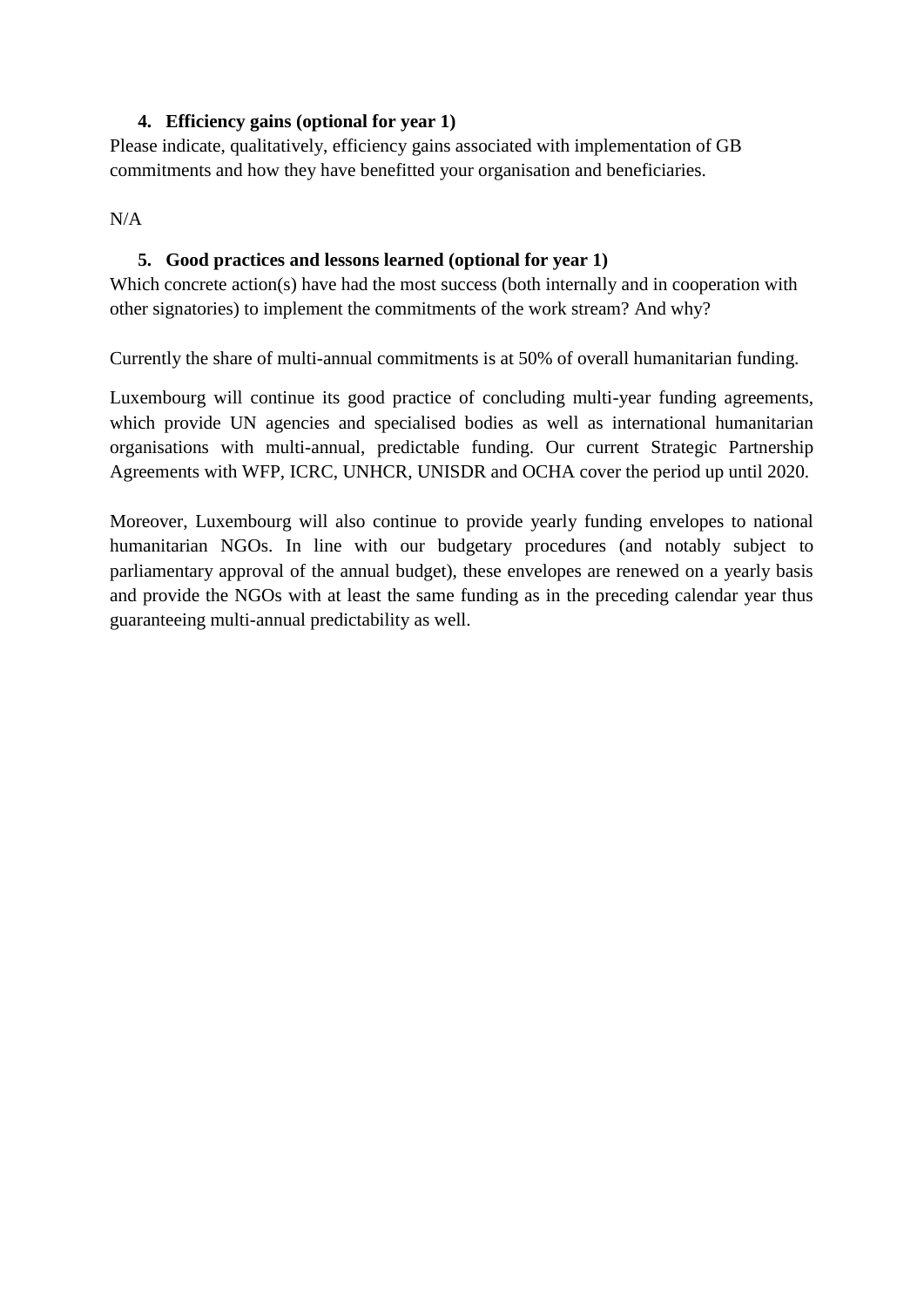## <span id="page-12-1"></span><span id="page-12-0"></span>**Work stream 8 - Earmarking/flexibility**

## **1. Baseline (only in year 1)**

Where did your organisation stand on the work stream and its commitments when the Grand Bargain was signed?

In line also with GHD principles, multi-year and increasing un-earmarked funding has long been a priority for Luxembourg.

## <span id="page-12-2"></span>**2. Progress to date**

Which concrete actions have you taken (both internally and in cooperation with other signatories) to implement the commitments of the work stream?

Luxembourg will continue, together with its humanitarian partners, to foster multi-year funding agreements and un-earmarked funding.

Current multi-year funding agreements (Strategic Partnership Agreements) with WFP, ICRC, UNHCR, UNISDR and OCHA cover the period up until 2020. The level of non-earmarked funding varies depending on programmes but the general approach is to avoid earmarking altogether or to choose soft earmarking whenever possible. This objective has been stated clearly in the current multi-year funding agreements.

In an effort to increase un-earmarked funding, Luxembourg has also increased its contributions to country-based pooled funds by 50%.

# <span id="page-12-3"></span>**3. Planned next steps**

What are the specific next steps which you plan to undertake to implement the commitments (with a focus on the next 2 years)?

Overall, Luxembourg intends to raise its level of un-earmarked and softly earmarked funding to 40% by 2020.

# <span id="page-12-4"></span>**4. Efficiency gains (optional for year 1)**

Please indicate, qualitatively, efficiency gains associated with implementation of GB commitments and how they have benefitted your organisation and beneficiaries.

<span id="page-12-5"></span>N/A

# **5. Good practices and lessons learned (optional for year 1)**

Which concrete action(s) have had the most success (both internally and in cooperation with other signatories) to implement the commitments of the work stream? And why?

Current level of non-earmarked funding varies depending on programmes but the general approach is to avoid earmarking altogether or to choose soft earmarking whenever possible.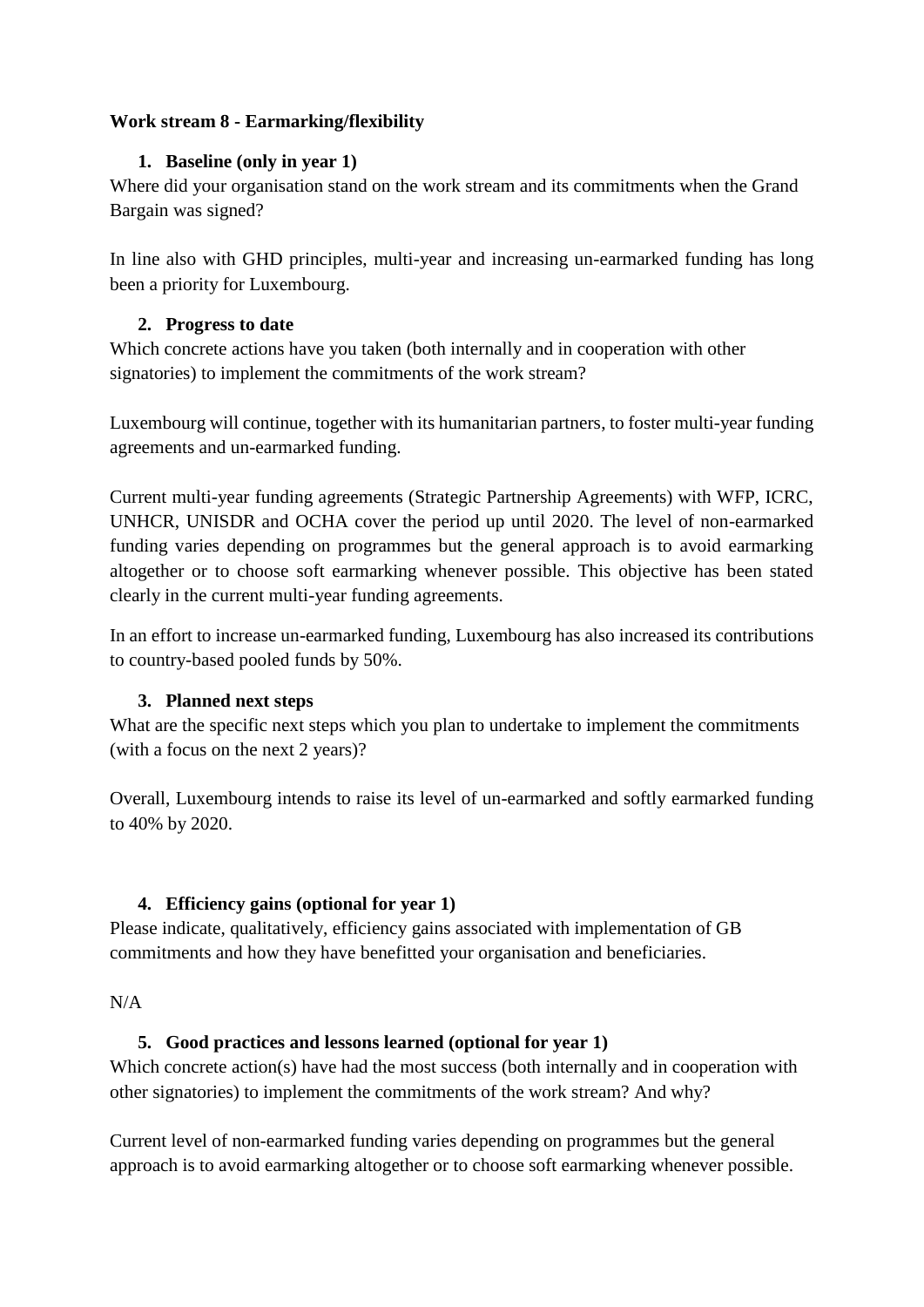## <span id="page-13-1"></span><span id="page-13-0"></span>**Work stream 9 – Reporting requirements**

#### **1. Baseline (only in year 1)**

Where did your organisation stand on the work stream and its commitments when the Grand Bargain was signed?

<span id="page-13-2"></span>Luxembourg is very much in favour of a harmonized and simplified reporting

#### **2. Progress to date**

Which concrete actions have you taken (both internally and in cooperation with other signatories) to implement the commitments of the work stream?

<span id="page-13-3"></span> $N/A$ 

# **3. Planned next steps**

What are the specific next steps which you plan to undertake to implement the commitments (with a focus on the next 2 years)?

Our national NGOs use as simplified version of the ECHO templates, thus reducing duplication.

#### <span id="page-13-4"></span>**4. Efficiency gains (optional for year 1)**

Please indicate, qualitatively, efficiency gains associated with implementation of GB commitments and how they have benefitted your organisation and beneficiaries.

<span id="page-13-5"></span> $N/A$ 

# **5. Good practices and lessons learned (optional for year 1)**

Which concrete action(s) have had the most success (both internally and in cooperation with other signatories) to implement the commitments of the work stream? And why?

N/A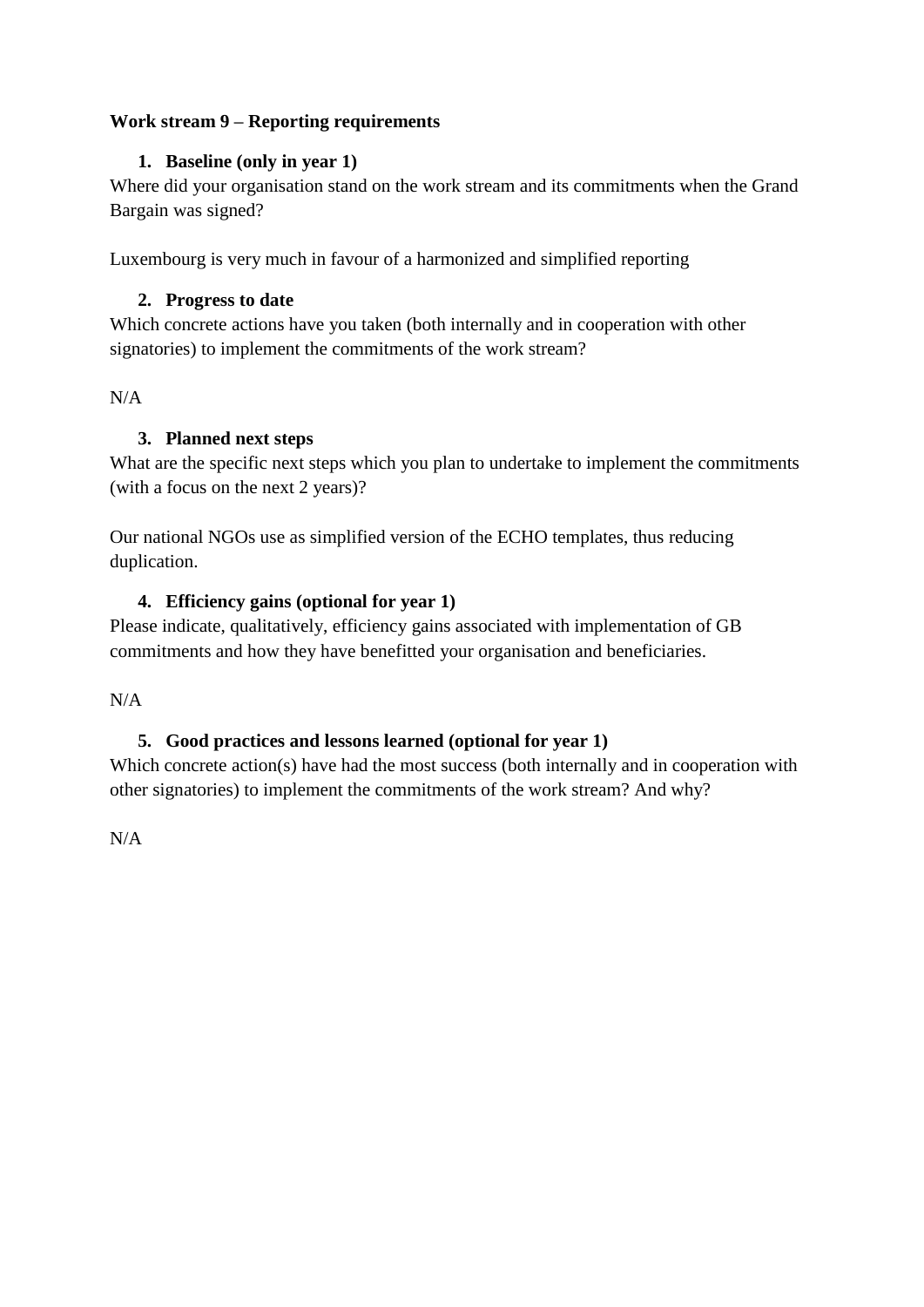#### <span id="page-14-1"></span><span id="page-14-0"></span>**Work stream 10 – Humanitarian – Development engagement**

#### **1. Baseline (only in year 1)**

Where did your organisation stand on the work stream and its commitments when the Grand Bargain was signed?

<span id="page-14-2"></span>Luxembourg strongly believes in the need of safeguarding humanitarian principles and at the national level endeavours to maintain separate funding for humanitarian assistance, development cooperation and stabilization activities respectively. With this caveat in mind, Luxembourg strives to bridge the gap between prevention, humanitarian response and longterm recovery.

Whenever national humanitarian appeals are launched (as was the case in October for Haiti), development actors are associated in information session so that they can start planning a longterm approach already at the start of an emergency and are aware of the actions taken by their "humanitarian" counterparts. This improves coherence and coordination between the immediate humanitarian response and rehabilitation/reconstruction activities that will come in at a later stage.

Moreover, the Terms and Condition for Ministry funding include a "resilience funding instrument" which enables a bridging activity for reconstruction activities providing there is a clear link with the initial humanitarian project and the subsequent project.

#### **2. Progress to date**

Which concrete actions have you taken (both internally and in cooperation with other signatories) to implement the commitments of the work stream?

Luxembourg has committed to multi-year funding approaches in many humanitarian contexts (Afghanistan, CAR , Syria, Mali, Niger etc.) and aims to have a coordinated approach between humanitarian and development financial planning tools, the general assumption being that while humanitarian funding will decrease over time, development funding will have to increase proportionally.

# **3. Planned next steps**

<span id="page-14-3"></span>What are the specific next steps which you plan to undertake to implement the commitments (with a focus on the next 2 years)?

Luxembourg will seek to further promote synergy and complementarity between humanitarian and development actors in the sectors of health (transition to health systems) and nutrition (food security and resilience), notably in Mali and RCA. However, there cannot be a one-size fits-all approach and a context specific approach will be important.

Luxembourg has also engaged with UNHCR on a study exploring how humanitarian principles can be safeguarded in a humanitarian-development nexus approach.